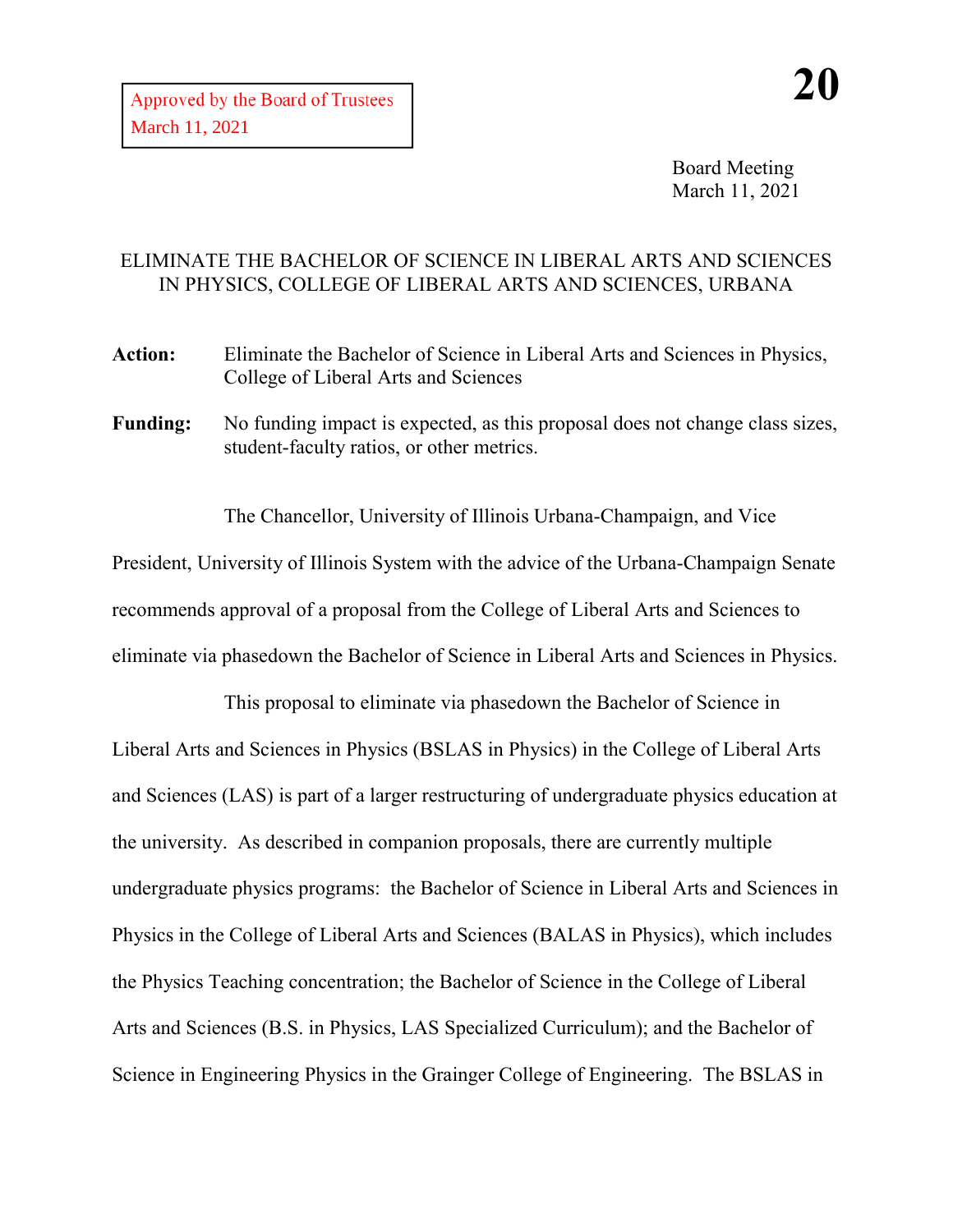Physics and B.S. in Physics in the College of LAS are essentially the same degree as the Engineering Physics degree in the Grainger College of Engineering. The BSLAS in Physics, Teaching Concentration, has recently had low enrollment, and the option of pursuing the B.S. in Engineering Physics with a Secondary Education minor already exists and will continue to exist. With the related companion proposals, this proposal seeks consolidation of these existing physics programs into a single undergraduate degree to be named the Bachelor of Science in Physics, which will be administratively housed in the Department of Physics in the Grainger College of Engineering. The phasedown of the existing physics programs in LAS is a cooperative administrative effort between the colleges of LAS and Grainger Engineering. The consolidation plan, resulting in a single, renamed undergraduate physics degree, will reduce student, parent, and recruiter confusion, provide more cohesive student support, improve the student experience, and streamline operations in the Department of Physics.

The phasedown plan is to set admission targets to zero beginning with the Fall 2022 admissions cycle. Continuing undergraduate students will not have the option of declaring the BSLAS in Physics major starting in Fall 2021. Students currently enrolled in the BSLAS in Physics in LAS will be able to complete their degree program.

The Department of Physics is currently housed in the Grainger College of Engineering; the consolidation plan does not change that structure. There will be no changes to faculty resources, as there are no changes to class sizes or student-to-faculty ratios. There will be no changes to unit resources such as support for student advising

2